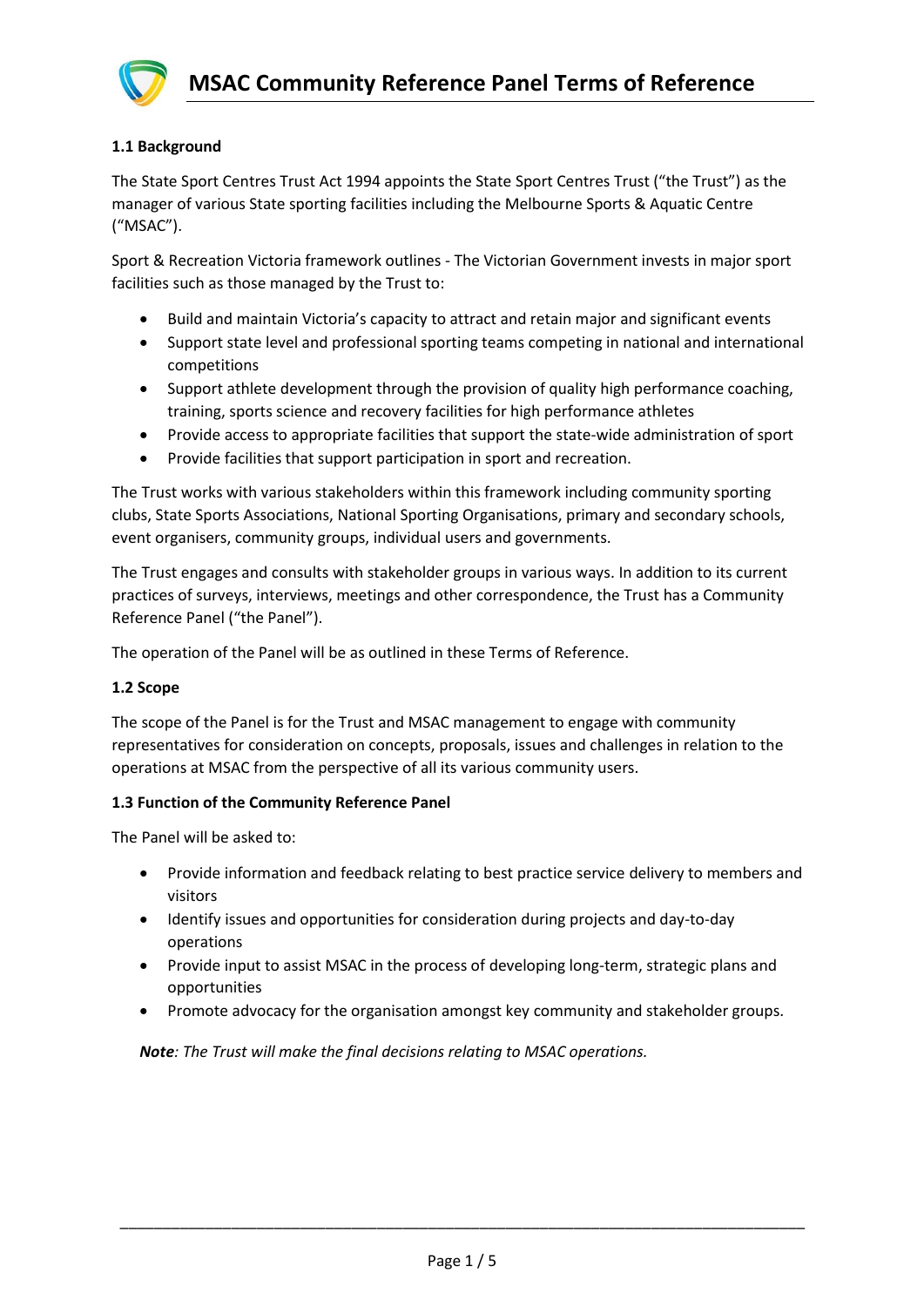

## **1.4 Membership**

Members of the Panel **("Members")** will be selected to proportionally represent the various community user groups.

The Trust acknowledges the commitment of its members and the terms of participation.

Members commit to a one (1) year term and will be eligible for re-appointment for a further term, with the total length of service at any time not exceeding two (2) years, except for the Trust senior manager if the same person holds that position.

Members must attend at least two meetings per year to retain membership.

If a Member resigns from the organisation they represent during the membership term or their membership is not current, they must advise the Chairperson. A suitable alternate representative from the organisation the member represented may be engaged for future meetings.

All Members may be removed from the panel by the Trust should they not be upholding the values and behaviours expected.

## **1.4.1 Composition**

A Panel will comprise representatives from user groups who have an interest, will be affected by any changes or will have an advisory role. Membership is on a voluntary basis.

Membership of the Panel may consist of:

- MSAC Members
- Community Sports
- Community Clubs
- Primary and Secondary Schools
- MSAC Users

Key organisations and individuals may be invited as appropriate to provide information and/or give presentations to the group.

## **1.4.2 Remuneration**

Membership of the Panel is voluntary. Members will not be remunerated for their involvement.

## **1.4.3 Selection criteria**

The Trust will undertake an expression of interest process calling for community members on an annual basis.

Members will be selected by the Trust to represent environmental, social, economic and technical perspectives, based on merit, skills and expertise and taking into account the value of diverse representation of views and backgrounds.

A Chairperson will be appointed by the Trust.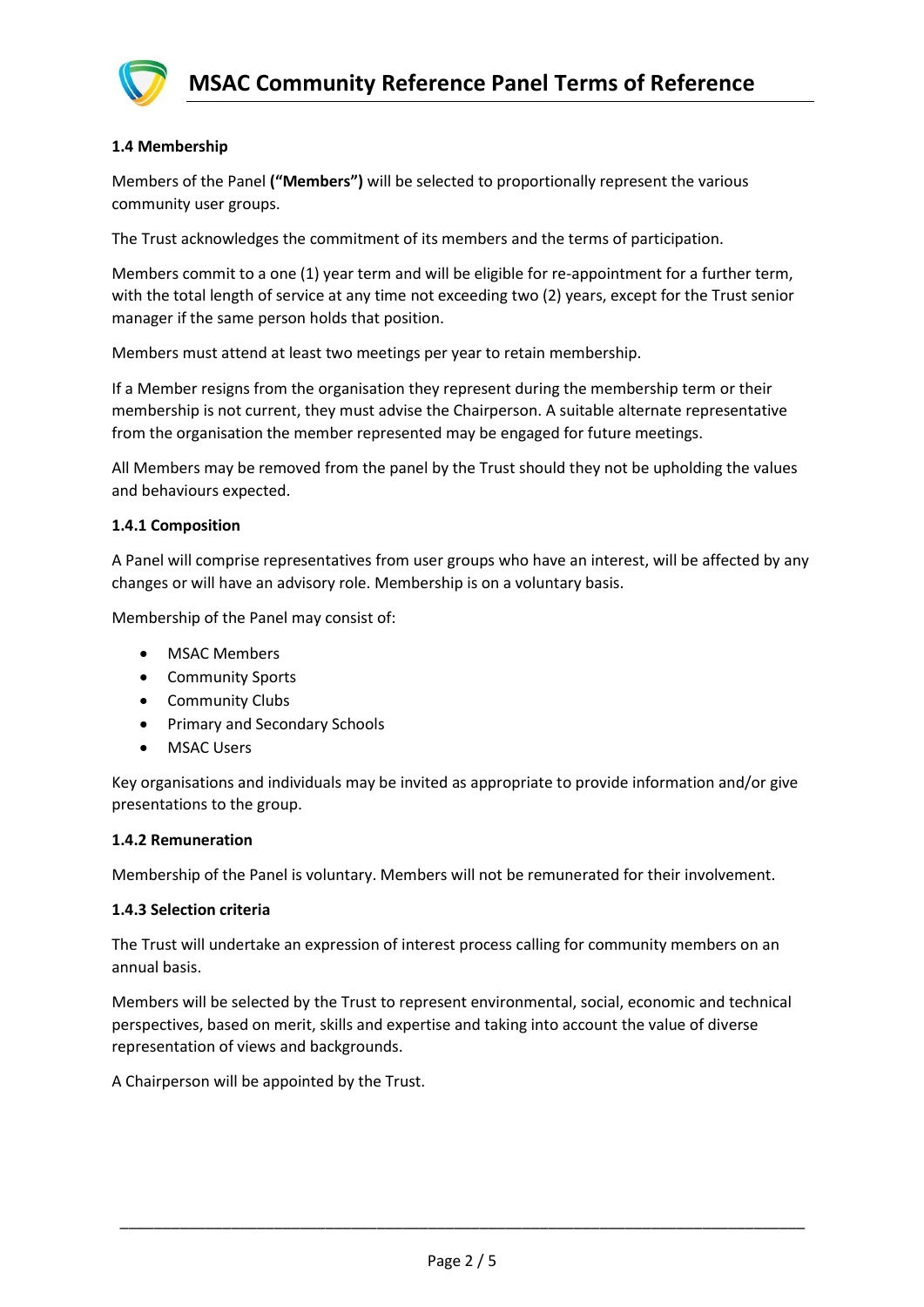

# **1.5 Principles underpinning the Panel's establishment**

The group has been established as an avenue of consultation and dialogue with interested parties.

The focus will be on future projects and day-to-day operations.

The group will operate according to the following principles:

- It will represent the range of community users' interests affected and influenced by MSAC
- It will operate on the principles of transparency, collaboration and respect
- Representatives will be provided with relevant information to enable them to provide informed input into the options and assessment of issues and opportunities as they arise
- It will seek to identify the best outcomes for MSAC and its users within current planning and service delivery methods
- It will provide a formal forum for consultation with community and stakeholders
- It will support the development of strong partnerships between MSAC and the community.

## **1.6 MSAC commitment to members**

MSAC intends to involve stakeholders in the process to identify all appropriate outcomes. The group will act in an informing capacity but will not be a decision-making body. As the responsible body, MSAC and the Trust will make all final decisions.

As part of establishing the group, MSAC will make the following commitment to group members:

- To establish a transparent, consultative process
- To respect the position of individual community panel members, and the constituents or organisations they represent
- To provide the group with access to information (including presentations from expert consultants when relevant and available)
- To encourage all issues to be tabled and discussed
- To give full and respectful consideration to the outcomes of consultation processes.

## **1.7 MSAC expectations of community panel members**

It is expected that members of the group will:

- Attend and actively and constructively participate in group meetings
- Respect the instructions of the Chair
- Respect the perspectives and beliefs of other members, and contribute to an atmosphere where all Members feel comfortable to participate
- Seek to achieve beneficial outcomes, and look for solutions to problems that occur during the process
- Represent their relevant organisations or networks by providing input on behalf of, and sharing information back to these organisations
- Provide advice on issues raised through wider community feedback (within the scope of the panel's role)
- Act as a contact point for the community, listing contact information on the MSAC website
- Be available to community members to answer questions about the Panel process and gather input on issues under discussion
- Function within these Terms of Reference.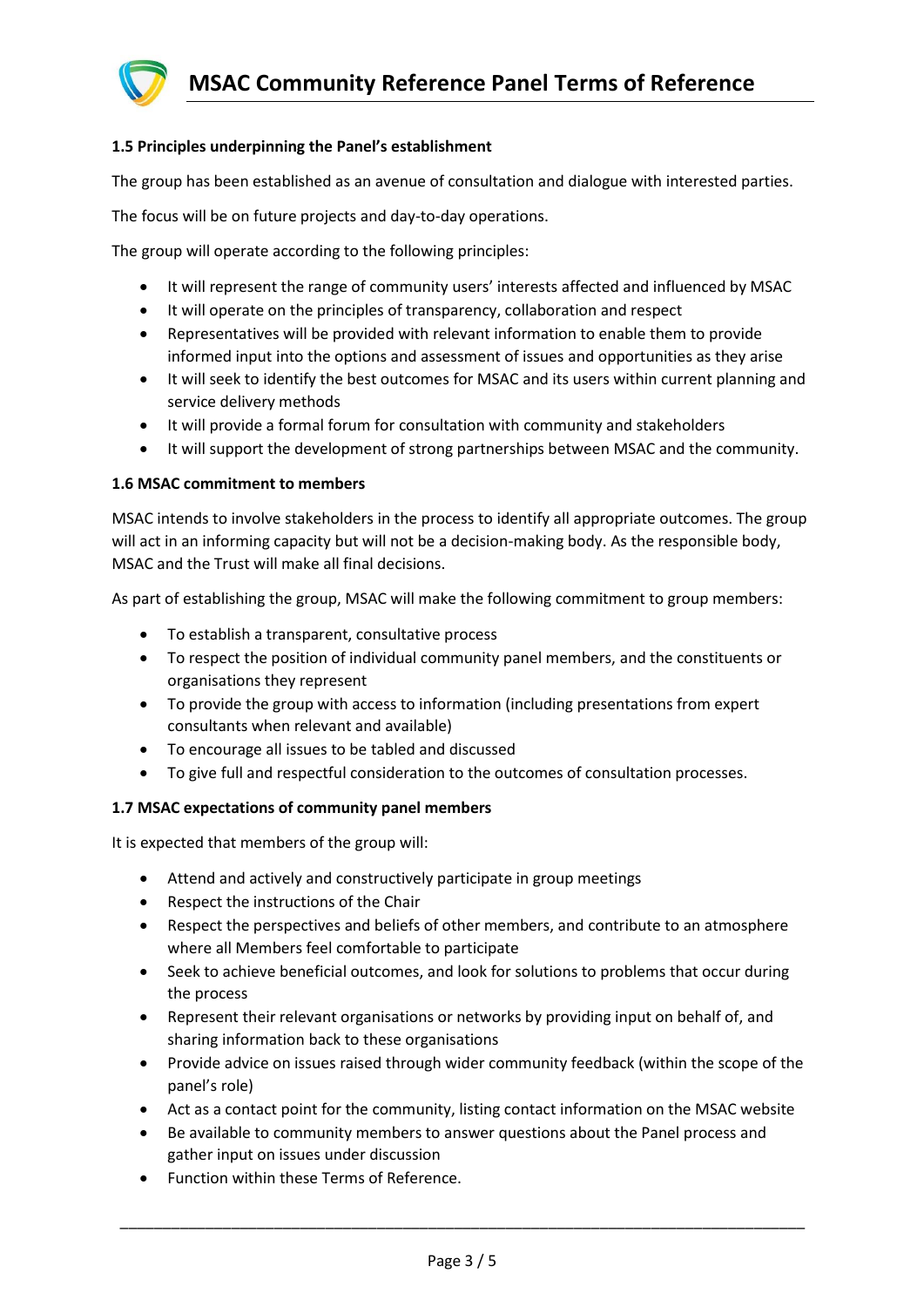

## **1.8 Operation**

## **1.8.1 Period of operation**

A Panel will operate ongoing, however, it will be reviewed on an annual basis.

## **1.8.2 Timing and location of meetings**

Meetings of the group will be conducted at least every quarter.

The Chairperson may call additional meetings if circumstances require.

Meeting times, dates and location will be discussed in early meetings with the group deciding what best suits the majority.

## **1.8.3 Meeting Chairperson**

A senior Trust management representative will chair all meetings. The Chairperson is responsible for ensuring the proper and professional conduct of the group, allowing all participants the opportunity to share their thoughts. In that capacity, they will endeavour to remain impartial and not provide advice on the merits of different views. An Acting Chairperson, if required, will be a Trust representative.

## **1.8.5 Meeting processes and administration**

Since the panel is not democratically constituted and has no formal decision-making powers, every effort will be made to develop advice or recommendations and reach any conclusions by consensus.

There is no requirement for a formal quorum; however, a meeting may only proceed if the Chairperson or Acting Chairperson is in attendance. If the Chairperson or Acting Chairperson is not present within 30 minutes of the time appointed for the commencement of the meeting, the meeting shall lapse

The Trust will provide an officer who will be responsible for all administration associated with the group, including: agendas, minutes and relevant information including reports, briefing papers etc.

An agenda will be prepared and circulated one (1) week in advance of each meeting. Members are encouraged to contribute to the agenda for each meeting. Agenda items should be sent to the Chairperson for consideration at least two (2) weeks prior to the meeting.

MSAC will prepare and distribute minutes following every meeting. The Chairperson will review the draft minutes before they are circulated as a draft for review by all. The Panel will have one (1) week to provide feedback after which time the minutes will be finalised. If issues arise with the minutes that cannot be easily resolved outside the meetings, every effort will be made to resolve them at the following meeting.

It is an option to note 'areas not yet agreed' in the minutes.